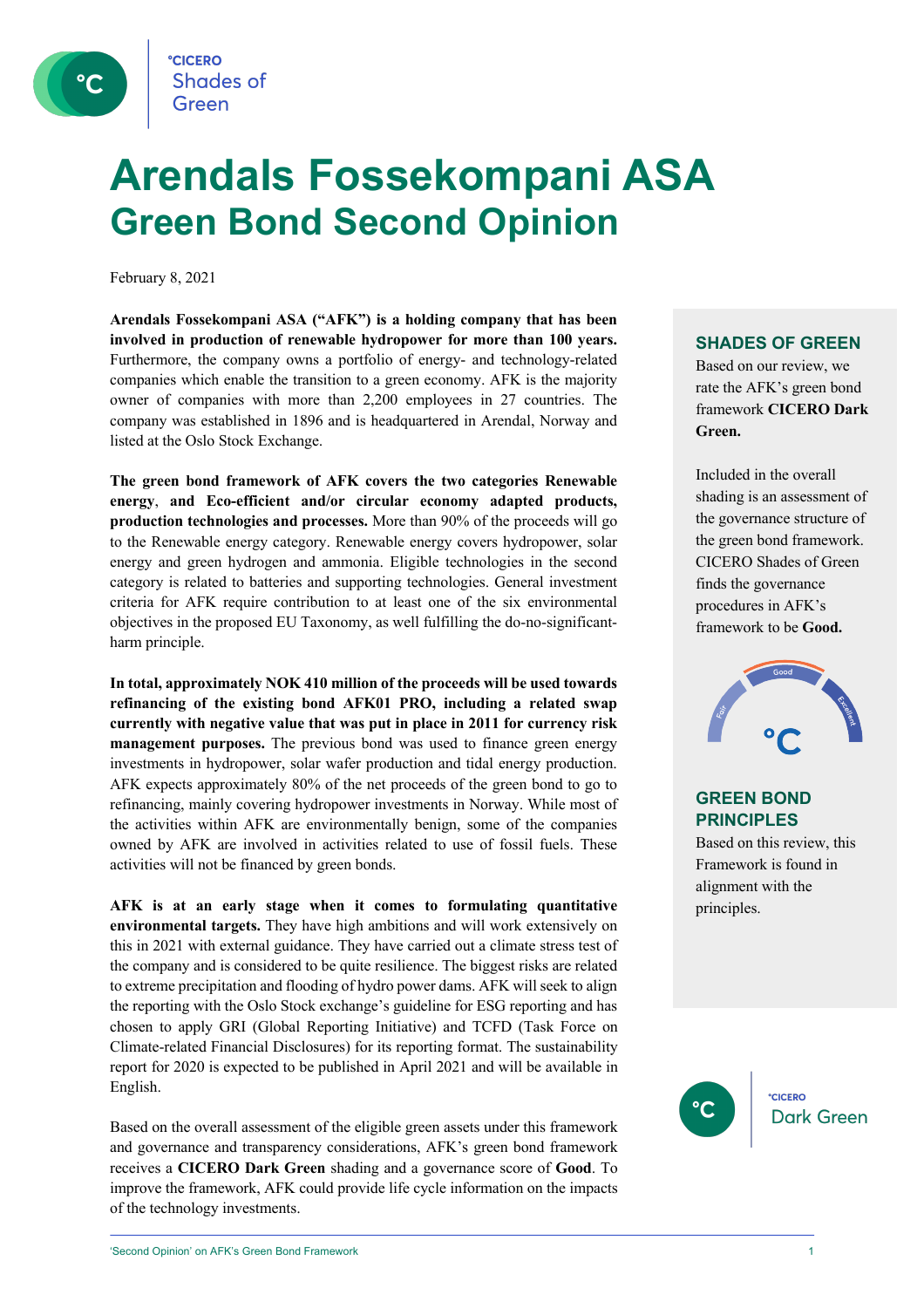

# **Contents**

| 1              |                                                                                                       |    |
|----------------|-------------------------------------------------------------------------------------------------------|----|
|                |                                                                                                       |    |
| $\overline{2}$ |                                                                                                       |    |
|                |                                                                                                       |    |
|                |                                                                                                       |    |
|                |                                                                                                       |    |
|                |                                                                                                       |    |
|                |                                                                                                       |    |
| 3              |                                                                                                       |    |
|                |                                                                                                       |    |
|                |                                                                                                       |    |
|                |                                                                                                       |    |
|                |                                                                                                       |    |
|                |                                                                                                       |    |
|                |                                                                                                       |    |
|                |                                                                                                       |    |
|                | <b>Appendix 1:</b> Referenced Documents List <b>Appendix 1:</b> Appendix 1: Referenced Documents List | 14 |
|                | <b>Appendix 2:</b> About CICERO Shades of Green                                                       | 15 |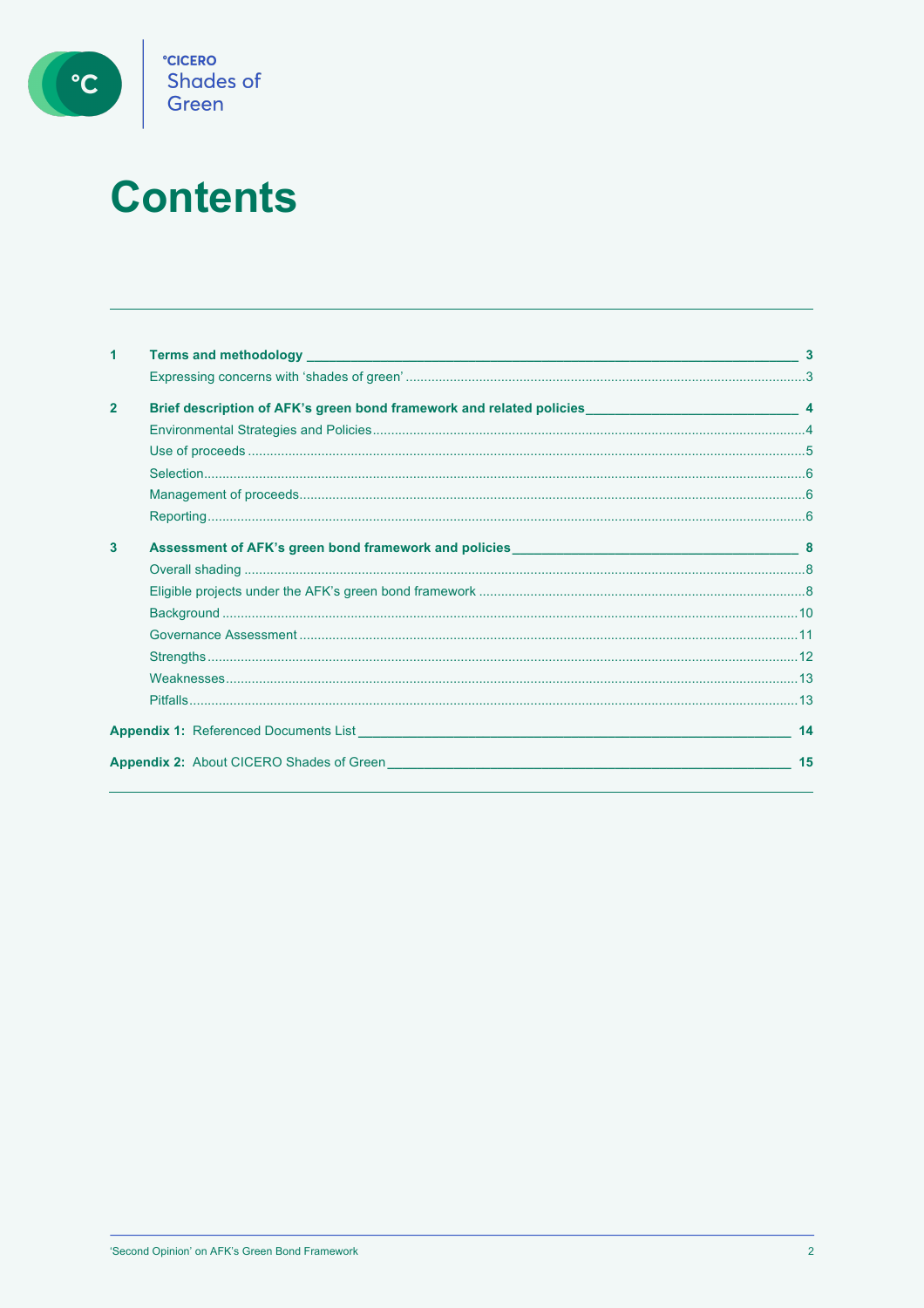

**CICERO Shades of** 

### **1 Terms and methodology**

This note provides CICERO Shades of Green's (CICERO Green) second opinion of the client's framework dated January 2021**.** This second opinion remains relevant to all green bonds and/or loans issued under this framework for the duration of three years from publication of this second opinion, as long as the framework remains unchanged. Any amendments or updates to the framework require a revised second opinion. CICERO Green encourages the client to make this second opinion publicly available. If any part of the second opinion is quoted, the full report must be made available.

The second opinion is based on a review of the framework and documentation of the client's policies and processes, as well as information gathered during meetings, teleconferences and email correspondence.

#### **Expressing concerns with 'shades of green'**

CICERO Green second opinions are graded dark green, medium green or light green, reflecting a broad, qualitative review of the climate and environmental risks and ambitions. The shading methodology aims to provide transparency to investors that seek to understand and act upon potential exposure to climate risks and impacts. Investments in all shades of green projects are necessary in order to successfully implement the ambition of the Paris agreement. The shades are intended to communicate the following:

### **CICERO Shades of Green**



Dark green is allocated to projects and solutions that correspond to the long-term vision of a low carbon and climate resilient future. Fossil-fueled technologies that lock in long-term emissions do not qualify for financing. Ideally, exposure to transitional and physical climate risk is considered or mitigated.



Medium green is allocated to projects and solutions that represent steps towards the long-term vision, but are not quite there yet. Fossil-fueled technologies that lock in longterm emissions do not qualify for financing. Physical and transition climate risks might be considered.

Light green is allocated to projects and solutions that are climate friendly but do not represent or contribute to the long-term vision. These represent necessary and potentially significant

short-term GHG emission reductions, but need to be managed to avoid extension of

equipment lifetime that can lock-in fossil fuel elements. Projects may be exposed to the

physical and transitional climate risk without appropriate strategies in place to protect them.



Examples

Bridging technologies such as plug-in hybrid buses

Wind energy projects with a strong

integrates environmental concerns

governance structure that

Efficiency investments for fossil fuel technologies where clean alternatives are not available

Sound governance and transparency processes facilitate delivery of the client's climate and environmental ambitions laid out in the framework. Hence, key governance aspects that can influence the implementation of the green bond are carefully considered and reflected in the overall shading. CICERO Green considers four factors in its review of the client's governance processes: 1) the policies and goals of relevance to the green bond framework; 2) the selection process used to identify and approve eligible projects under the framework, 3) the management of proceeds and 4) the reporting on the projects to investors. Based on these factors, we assign an overall governance grade: Fair, Good or Excellent. Please note this is not a substitute for a full evaluation of the governance of the issuing institution, and does not cover, e.g., corruption.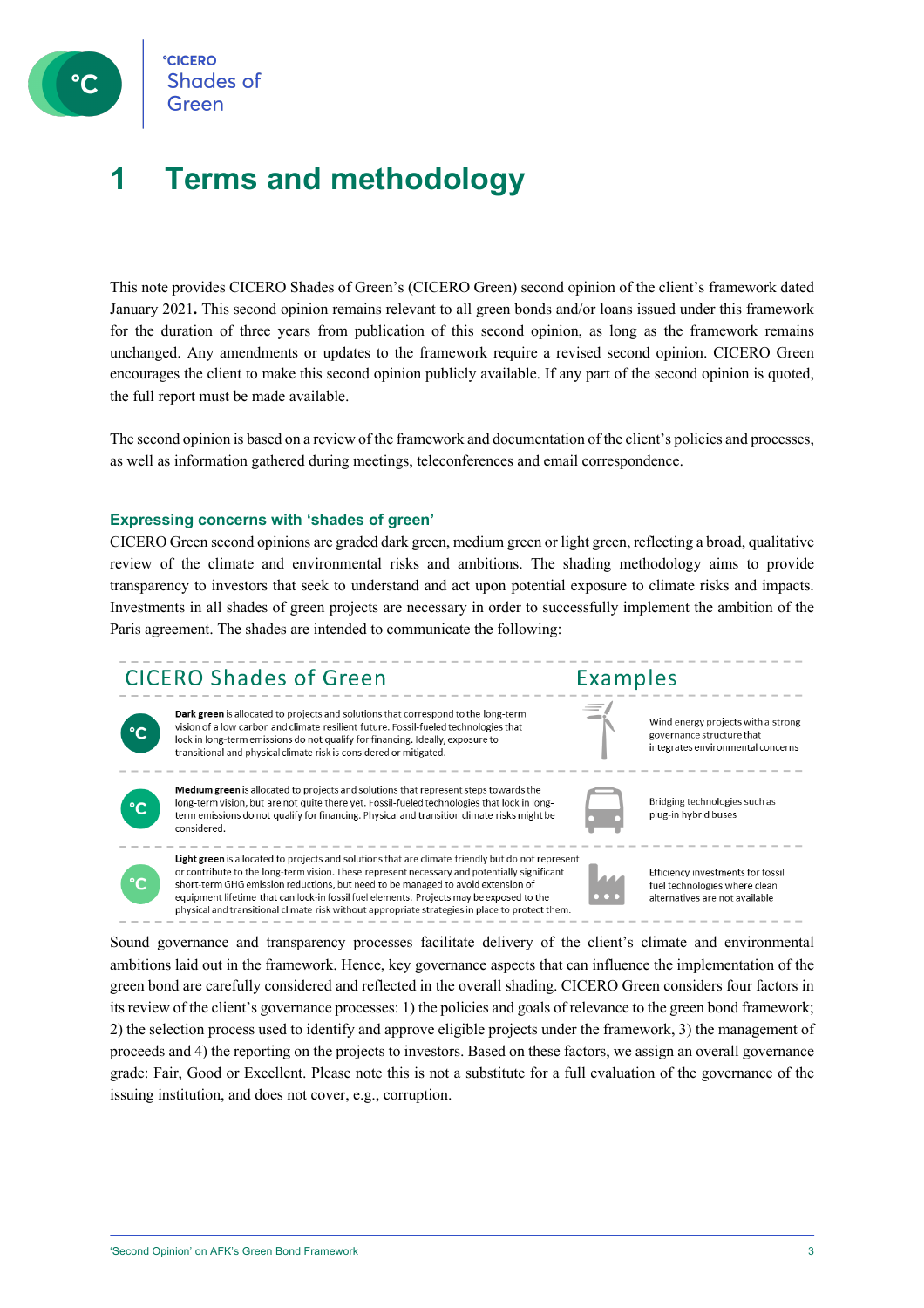

### **2 Brief description of AFK's green bond framework and related policies**

Arendals Fossekompani ASA ("AFK") is a holding company that has been involved in production of renewable hydropower for more than 100 years. Furthermore, the company owns a portfolio of energy- and technologyrelated companies which enable the transition to a green economy. AFK is the majority owner of companies with more than 2,200 employees in 27 countries. The company was established in 1896 and is headquartered in Arendal, Norway and listed on the Oslo Stock Exchange.

The AFK investment portfolio is focused on five main investment categories: Digitalization, Electrification & Material, Green power, Property, and Growth Capital.

Green power and Property have a clear link to AFK's origin. The hydropower production consists of approximately 500 GWh annual power production from three hydropower stations: Bøylefoss (65.0 MW), Flatenfoss 2 (5.5 MW) and Flatenfoss 3 (7.1 MW). AFK sees further investment opportunities within the hydropower segment including upgrades of existing facilities and investment into new production capacity. The hydropower stations are located close to Arendal and have a clear regional profile in the south of Norway. The Green power category also contains Cogen, a Spanish cogeneration plant. Among the Property companies we find Arendal Airport, Gullknapp. This is a general aviation airport situated 15 km outside Arendal, Norway.

The Digitalization category mainly consists of a group of green technology oriented companies. For instance, Volue is a leading supplier of software and technology solutions for the energy, power grid and infrastructure markets.

Within Electrification & Material, Tekna is a leading company within ICP Plasma Systems and a manufacturer of advanced metal powders which enables design and production of complex metal parts that are lighter, more efficient and more environmentally friendly than conventionally manufactured parts. One of Tekna's business segments relates to the production of Silicon Nanopowder which has a significant potential to improve the current technology for Li-Ion batteries. AFK also recently invested in Beyonder, a Norwegian company that develops and produces the next step battery cells needed in battery technology.

The Growth Capital category consists of investments where AFK typically owns from 5% to 20% of the companies and have a board position in the respective companies.

Some of the companies in AFK's investment portfolio are involved in activities related to use of fossil fuels, notably Cogen with its cogeneration plants, and Gullknappen – Arendal Airport. Of these, we mention in particular Cogen's cogeneration power plants which exploit surplus heat from natural gas-based electricity production to generate heat, steam or cooling for industrial partners located nearby.

### **Environmental Strategies and Policies**

In 2020 all the portfolio companies in AFK have performed market reviews, value chain analysis and stakeholder assessments of their ESG-impacts, to help identify and prioritize the most important ESG aspects of their business. These materiality analysis have resulted in a new reporting structure and implementation strategy for the AFK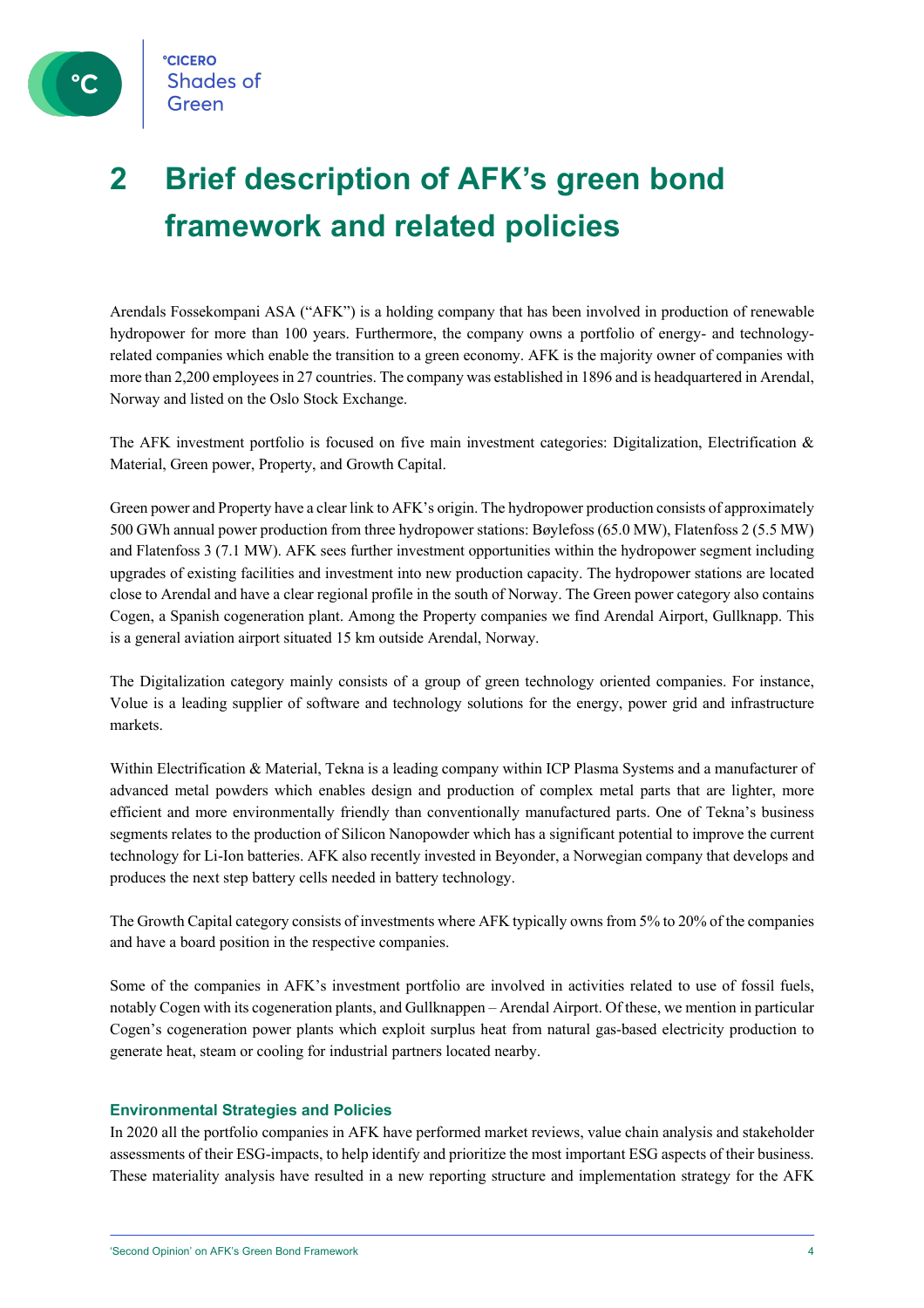**CICERO** °cicero<br>Shades of

group to be implemented from  $2020<sup>1</sup>$ . The methodology that has been used in this strategy project is in accordance with GRI (Global Reporting Initiative). The most material and strategic ESG topics for the AFK group will be: 1) Ethical business conduct; 2) A great place to work, and; 3) Climate impact. The KPIs that will be published in the sustainability report for 2020 will be chosen according to the materiality analysis performed for the group and each portfolio company. This will be the first published climate impact analysis for AFK. AFK will start reporting greenhouse gas (GHG) emissions across the whole portfolio in the 2021 sustainability report. Other KPIs identified in the materiality analysis will be reported in the 2020 sustainability report.

AFKs portfolio has in 2020 also been assessed for climate risk and opportunities. The risks identified in the analysis, have been integrated in the overall strategy process in AFK. AFK Hydropower will have GHG reduction targets for 2021. All other subsidiaries will have GHG reduction targets from 2022.

In November 2020, AFK joined UN Global Compact. In the climate risk analysis in 2020 AFK used three scenarios<sup>2</sup> to identify risks and opportunities. The climate resilience of the various investment that are anticipated in AFK portfolio were tested against the physical changes excpected in these scenarios. Supply chain consideration will be performed according to the yearly update of materiality analysis. AFK is considering life cycle analysis according to requirements to disclose EU Taxonomy alignment for AFK for 2021.

As an investment company, AFK is constantly looking for new investments and mergers and acquisition (M&A) opportunities in technology related companies. The relevant industries are: IoT (Internet of things), monitoring and sensor technology; Digitalization and big data; Materials technology; and Energy and energy efficiency. The scope of the investments is mainly Scandinavia and Europe. However, AFK has operations in 27 countries so it could be in some cases that investments will take place in other parts of the world. Eligible projects that may be financed out of the green bond proceeds will also need to comply with AFKs green investment scope and screening process. The ESG criteria in M&A transactions as defined by AFK are based on the EU Taxonomy:

- 1. The M&A candidate should contribute to one of six environmental objectives from the EU Taxonomy (Climate change mitigation, climate change adaptation, sustainable protection of water and marine resources, transition to a circular economy, pollution prevention and control, protection and restoration of biodiversity and ecosystems).
- 2. Do no significant harm (DNSH) on the other five (if relevant).
- 3. Meet minimum safeguards (AFKs code of conduct and OECD Guideline on Multinational Enterprises).

### **Use of proceeds**

An amount equal to the net proceeds of the green bonds will finance or refinance, in whole or in part, investments undertaken by AFK or its subsidiaries that promote the transition towards a low-carbon and environmentally sustainable society. Initially, AFK expects approximately 80% to be refinancing. In total approximately NOK 410 million will be used towards refinancing of the existing bond AFK01 PRO, including a related swap that was put in place in 2011 according to AFK's hedging policies for currency risk management purposes related to the bond. Given the development in currencies and interest rate since 2011, the swap currently has a negative value which will be required to be repaid in full when refinanced with the proceeds from this green bond. AFK is required to report any positive/negative values on its hedging instruments. The previous bond was used to finance green energy investments in hydropower, solar wafer production and tidal energy production.

 $<sup>1</sup>$  AFK will estimate and report greenhouse gas (GHG) emissions for a selection of the power producers Cogen and Hydropower</sup> for 2020 (scope 1, and partly 3). From 2021, they have committed to estimate and report GHG emissions for all subsidiaries. <sup>2</sup> IEA WEO-Net zero emissions/IPCC RCP 1.9, IEA WEO-Delayed recovery/IPCC RCP 4.5, and IEA WEO-Stated policies/ IPCC RCP 6.0.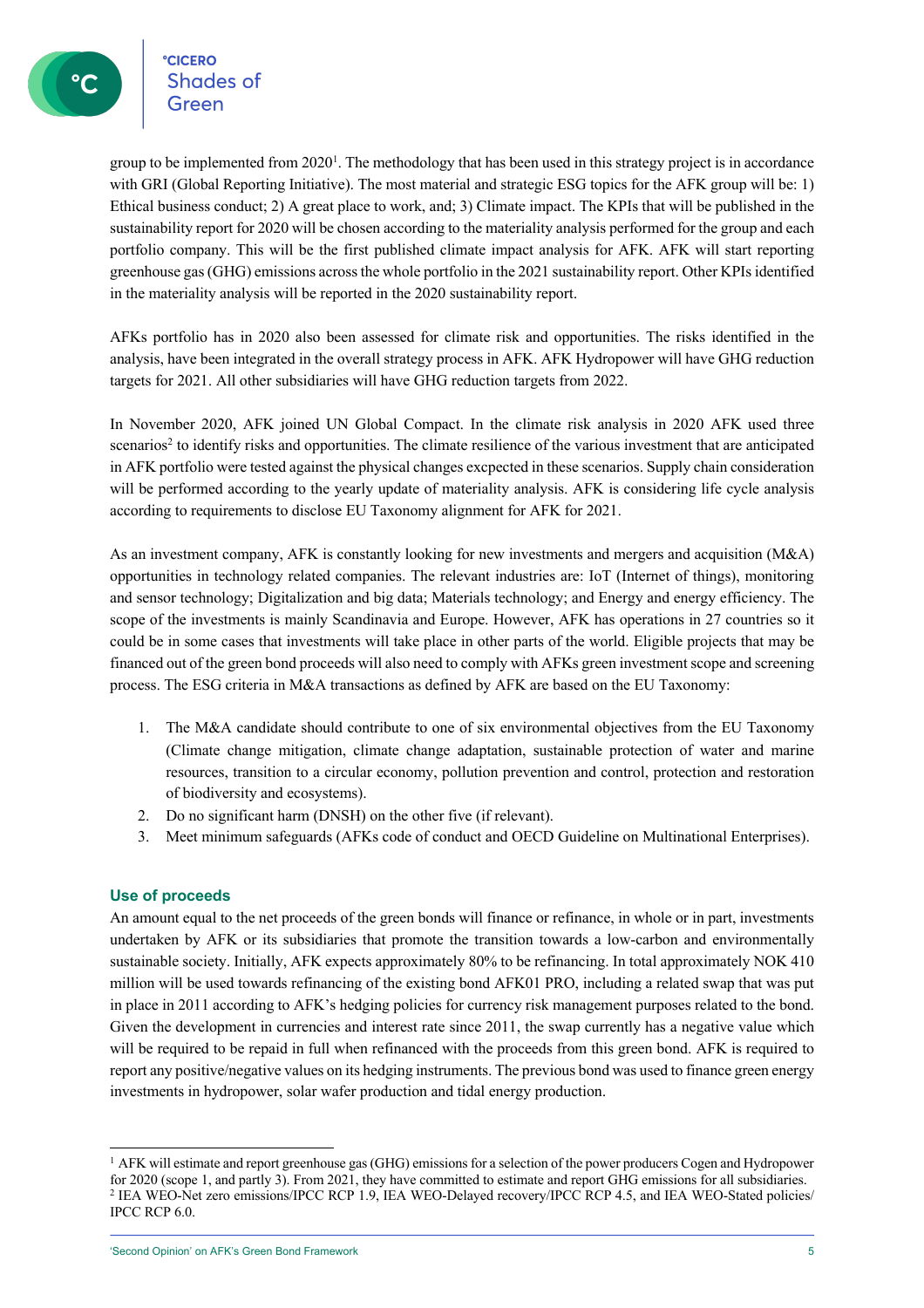°cic<mark>ero</mark><br>Shades of

AFK will identify and nominate future projects and assets for new investments within the Green Bond Framework for the two eligible categories Renewable energy and Eco-efficient and/or circular economy adapted products, production technologies and processes. The criteria are further detailed in table 1 below.

Use of proceeds will not be placed in entities with a business plan focused on fossil energy production, nuclear energy generation, weapons and defense, potentially environmentally harmful resource extraction (such as rareearth elements or fossil fuels), gambling or tobacco.

### **Selection**

The selection process is a key governance factor to consider in CICERO Green's assessment. CICERO Green typically looks at how climate and environmental considerations are considered when evaluating whether projects can qualify for green finance funding. The broader the project categories, the more importance CICERO Green places on the governance process.

Representatives from AFK's investment team, the relevant subsidiary (if relevant) and relevant internal or external sustainability experts (if required) shall evaluate potential eligible projects, such projects' compliance with the categories described in table 1, and their environmental benefits according to AFK's investment criteria. The findings and recommendations shall be documented and presented to AFK's investment team and will be used as part of the investment criteria.

The investment decision will be taken in the relevant forum according to AFK's authority and decision matrix. A consensus decision by the relevant decision forum according to the authority matrix is required to approve eligible projects before any allocation of proceedsfrom the green bond. The investment team will always include the Group CEO, CFO and Head of Sustainability when deciding to invest into new eligible projects. Decisions by the board of director or another relevant decision maker according to the authority matrix will be properly documented.

### **Management of proceeds**

CICERO Green finds the management of proceeds of AFK to be in accordance with the 2018 Green Bond Principles.

AFK will establish an allocation report to track its utilization of the net proceeds from the green bonds to eligible projects. The management of proceeds will be reviewed by an external auditor appointed by AFK.

Unallocated Green Bond net proceeds may temporarily be placed in the liquidity reserve and managed accordingly by AFK. Temporary holdings will not be placed in entities with a business plan focused on fossil energy production, nuclear energy generation, weapons and defense, potentially environmentally harmful resource extraction (such as rare-earth elements or fossil fuels), gambling or tobacco.

### **Reporting**

Transparency, reporting, and verification of impacts are key to enable investors to follow the implementation of green finance programs. Procedures for reporting and disclosure of green finance investments are also vital to build confidence that green finance is contributing towards a sustainable and climate-friendly future, both among investors and in society.

AFK will publish an annual sustainability report on its website that will detail the allocation of green bonds net proceeds and the environmental impact of the eligible projects. The sustainability report for 2020 is expected to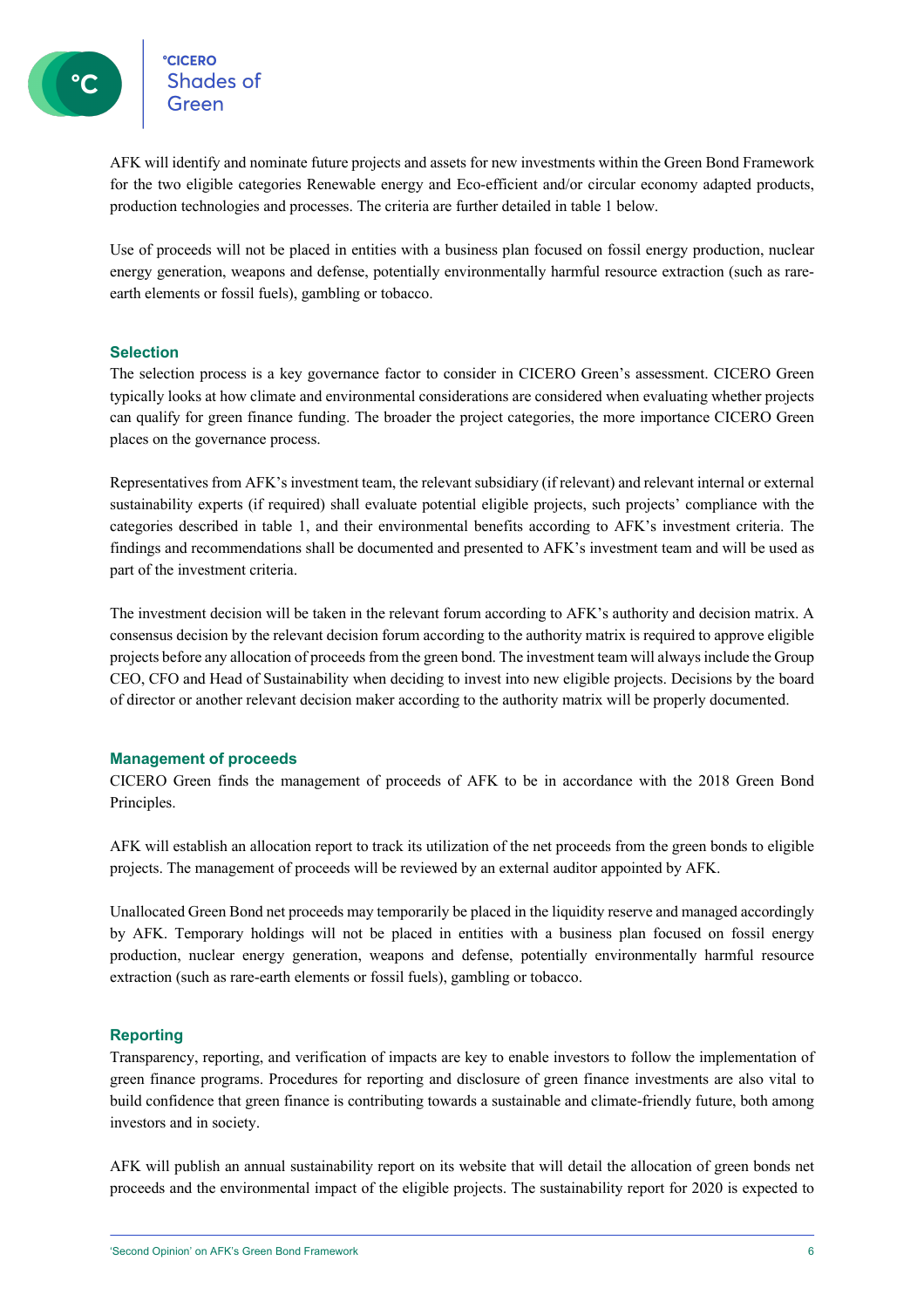°cicero<br>Shades of

be published in April 2021 and will be available in English. The sustainability report will include an allocation report, subsidiary report and performance report (as described below).

AFK will seek to align the reporting with the latest standards and practices. In general AFK will also follow Oslo Stock exchange's guideline for ESG reporting. AFK has chosen to apply GRI (Global Reporting Initiative) and TCFD (Task Force on Climate-related Financial Disclosures) for its reporting format. The Sustainability Director in AFK will be responsible for the reporting and the relevant reports will be approved by the board of AFK.

AFK will provide allocation reporting for each individual project from each eligible project categories in the green bond framework. The report will state the proportion of proceeds allocated to refinancing and the proportion used to finance new investments and the report will state the sum of outstanding green bonds. All data is to be as of the end of the previous year.

The subsidiaries in AFK will report non-financial data to AFK in accordance with their ESG strategy on a quarterly or annual basis. These data will be presented in AFK's annual sustainability report.

The performance reporting will disclose the performance on the relevant indicators. For projects and assets that are not yet operational, AFK will strive to provide estimates of future performance levels. The performance reporting is provided with the reservation that not all related data can be covered and that calculations therefore will be on a best intention basis. The data will be provided in a table format with the following indicators and measurements:

Impact metrics for renewable energy projects: Yearly renewable energy production, potential greenhouse gas emissions related to the project or asset, and potential greenhouse gas emissions avoided by investing in the project or asset.

Impact metrics for eco-efficient and/or circular economy adapted products, production technologies and processes: Yearly energy efficiency indicator, potential greenhouse gas emissions related to the project or asset, and potential greenhouse gas emissions avoided by investing in the project or asset.

The method for calculation greenhouse gas emissions and relevant grid factors will be made public in the sustainability report.

AFK may also publish additional data which will be chosen according to the most relevant performance indicators for the projects and assets and may include indicators and measurements from the GRI reporting.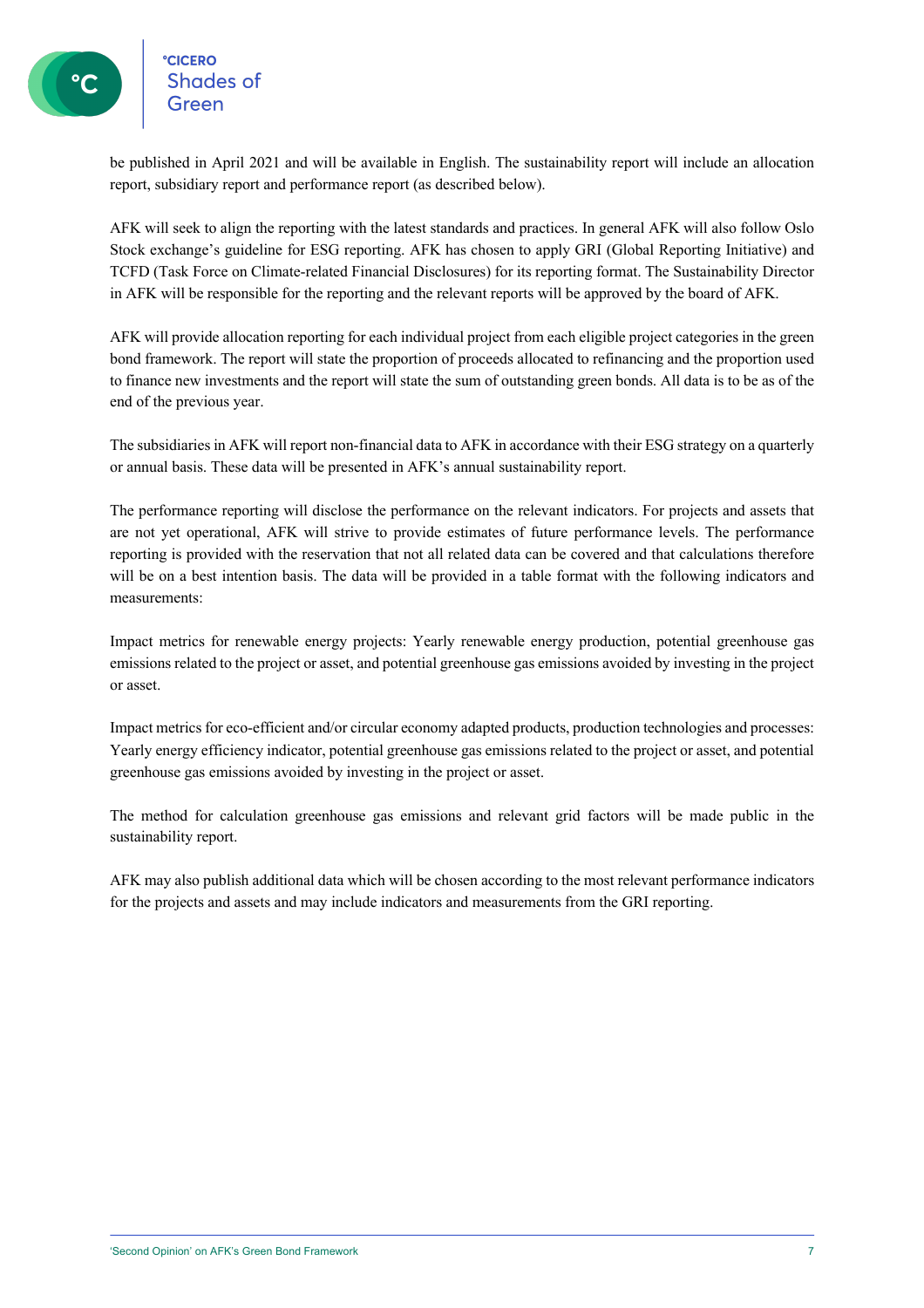

### **3 Assessment of AFK's green bond framework and policies**

The framework and procedures for AFK's green bond investments are assessed and their strengths and weaknesses are discussed in this section. The strengths of an investment framework with respect to environmental impact are areas where it clearly supports low-carbon projects; weaknesses are typically areas that are unclear or too general. Pitfalls are also raised in this section to note areas where AFK should be aware of potential macro-level impacts of investment projects.

### **Overall shading**

Based on the project category shadings detailed below, and consideration of environmental ambitions and governance structure reflected in AFK's green bond framework, we rate the framework **CICERO Dark Green.**

### **Eligible projects under the AFK's green bond framework**

At the basic level, the selection of eligible project categories is the primary mechanism to ensure that projects deliver environmental benefits. Through selection of project categories with clear environmental benefits, green bonds aim to provide investors with certainty that their investments deliver environmental returns as well as financial returns. The Green Bonds Principles (GBP) state that the "overall environmental profile" of a project should be assessed and that the selection process should be "well defined".

| Category  | Eligible project types                                                                                                                                                                                          | <b>Green Shading and some concerns</b>                                                                                                                                                                                                                                      |
|-----------|-----------------------------------------------------------------------------------------------------------------------------------------------------------------------------------------------------------------|-----------------------------------------------------------------------------------------------------------------------------------------------------------------------------------------------------------------------------------------------------------------------------|
| Renewable | Hydropower:                                                                                                                                                                                                     | <b>Dark Green</b>                                                                                                                                                                                                                                                           |
| energy    | Investments in hydropower plants or $\checkmark$<br>$\circ$<br>upgrades on existing hydropower<br>plants, including but not limited to<br>grid connections, electric substations, ✓<br>networks or foundations. | Hydropower is a clean, renewable energy<br>source, which contributes to Norway's<br>low grid emissions factor.<br>Typical investment for hydropower<br>production can be the potential new                                                                                  |
|           | Solar energy                                                                                                                                                                                                    | hydropower plants Kilandsfoss and                                                                                                                                                                                                                                           |
|           | Financing of renewable solar energy<br>$\circ$<br>projects such as in Norsun. Norsun is<br>a Norwegian solar energy company<br>that manufactures and markets high                                               | Glomsdam, or upgrade of the Bøylefoss,<br>Flatenfoss and Haugsjå hydropower<br>plants and dams. The share of investment<br>in upgrades or new developments will                                                                                                             |
|           | performance mono-crystalline silicon<br>ingots and high efficiency n-type<br>wafers for the global solar energy                                                                                                 | depend on the development of future<br>power prices and the attractiveness of the<br>relevant investment.                                                                                                                                                                   |
|           | industry.<br>Green hydrogen and ammonia<br>Financing of projects for production<br>$\circ$<br>of green hydrogen or ammonia, such<br>as in relation to hydropower plant<br>facilities.                           | Large hydropower facilities and<br>associated construction/renovation<br>projects can have impacts on the<br>surrounding environment and<br>biodiversity. However, infrastructure<br>investments related to roads or fossil fuel<br>related infrastructure will be excluded |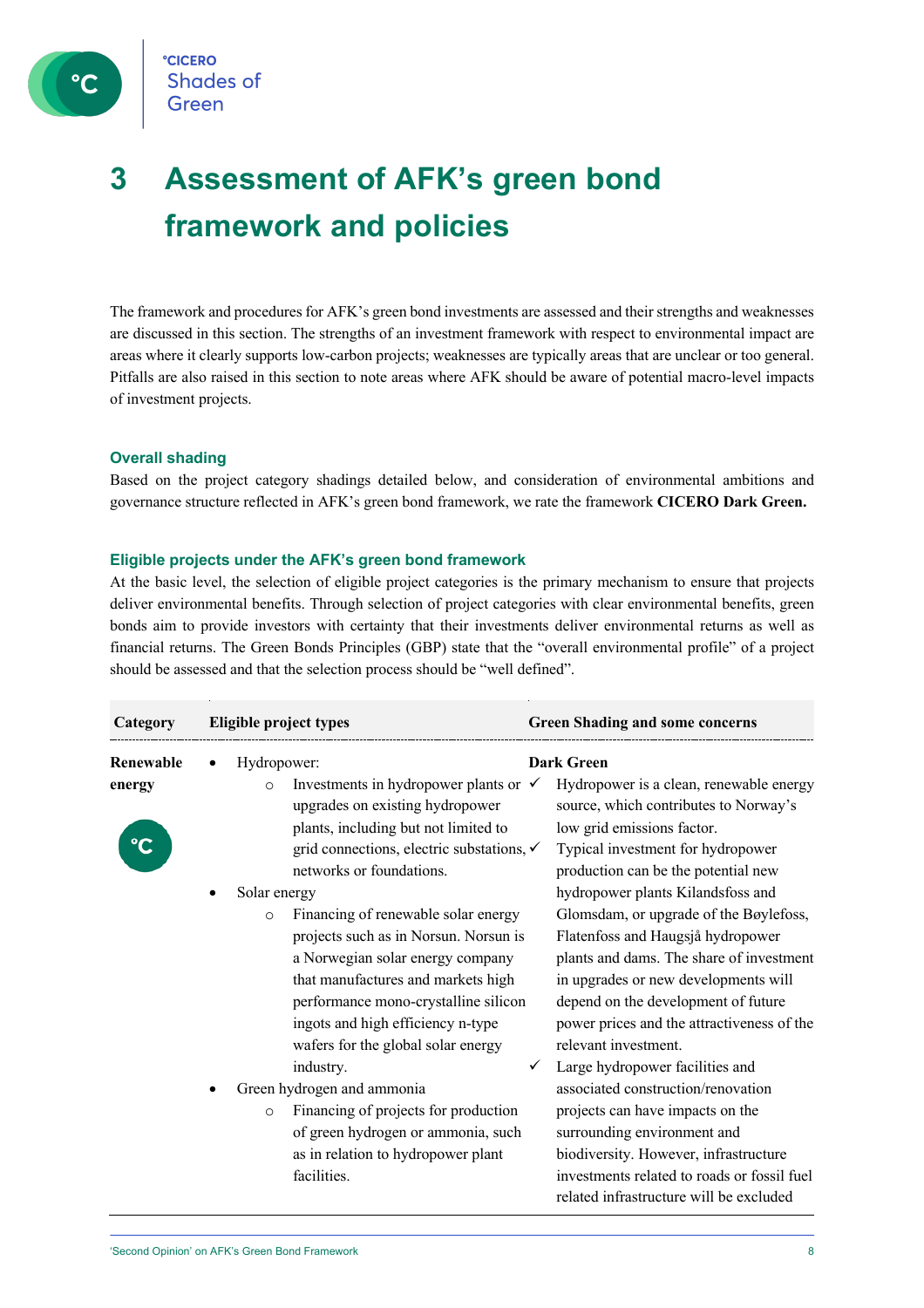

and in general the hydro power projects will be developed in Arendal river. The river has been regulated for hydro power purposes for more than a century and infrastructure like roads etc. are already

- The issuer confirms that they do not have activities in or near conservation or biodiversity sensitive areas like national parks, wet land, or nature reserve.
- $\checkmark$  AFK has specified that they emphasize maintaining good dialogue with stakeholders, and the use of local suppliers to reduce transport and maximize local value creation.
- $\checkmark$  Minimum 90% of the proceeds from the Green Bonds shall be invested in and allocated to this category. All investments will be in Norway.

at a later stage. ü Tekna is a Canada based technology company, specializing in ICP plasma systems and advanced material powders, typically used within additive manufacturing. One of Tekna's business

policies will be evaluated and concluded

**CICERO Shades of** Green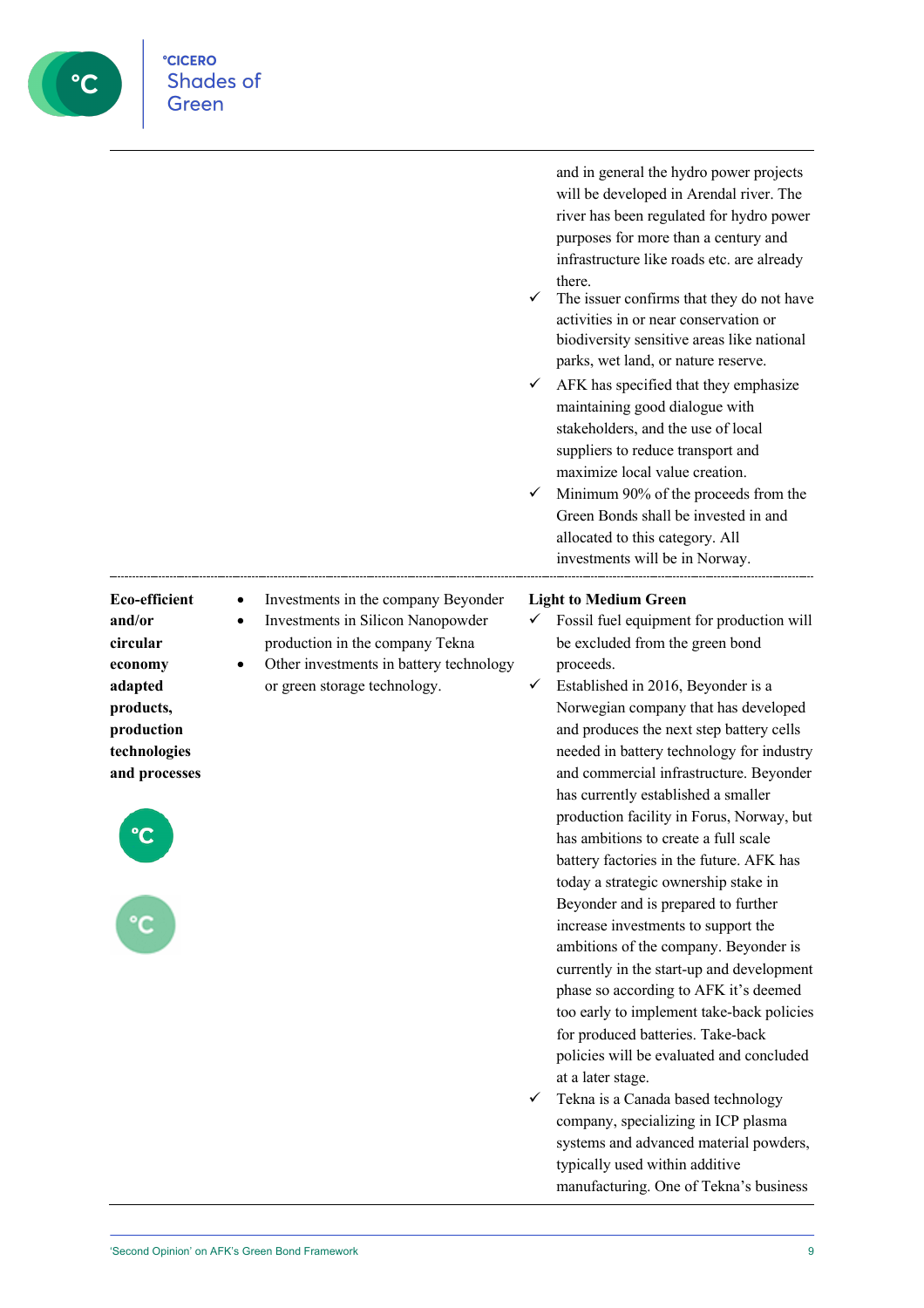

Table 1. Eligible project categories

### **Background**

According to IEA<sup>3</sup>, in 2020, global renewable electricity generation rose 5%, with wind and solar PV technologies together accounting for more than half of this increase. Although the share of renewables in global electricity generation reached 28% in the first quarter of 2020, renewable power still needs to expand significantly to meet the IEA's Sustainable Development Scenario (SDS) share of 50% of the generation by 20304. The EU has committed itself to a clean energy transition, which will contribute to fulfilling the goals of the Paris Agreement on climate change and provide clean energy to all. To deliver on this commitment, the EU has set binding targets, e.g., to increase the share of renewable energy to at least 32% of EU by 2030<sup>5</sup>.

In February 2020, Norway released updated targets for 2030 to cut GHG emissions by 50-55% from 1990 levels<sup>6</sup>. Norway is projected to miss its 2020 emissions reductions target by around 4.5 million tCO2e and needs fast action to reach the new 2030 goal. The government has outlined necessary steps to achieve this through the 'Klimakur 2030' analysis<sup>7</sup>. The analysis covers 60 emissions reductions measures in multiple sectors including energy, transport and industrials that will lead to a 50% emissions reduction by 2030. The implementation of electrification measures will make up 34% of total emissions reductions between 2021-2030 in Norway.

<sup>3</sup> https://www.iea.org/reports/global-energy-review-2020/renewables

<sup>4</sup> https://www.iea.org/fuels-and-technologies/renewables

<sup>5</sup> https://ec.europa.eu/energy/sites/ener/files/documents/necp\_factsheet\_pl\_final.pdf

<sup>6</sup> https://www.regjeringen.no/no/aktuelt/norge-forsterker-klimamalet-for-2030-til-minst-50-prosent-og-opp-mot-55 prosent/id2689679/

<sup>7</sup> https://www.miljodirektoratet.no/globalassets/publikasjoner/m1625/m1625.pdf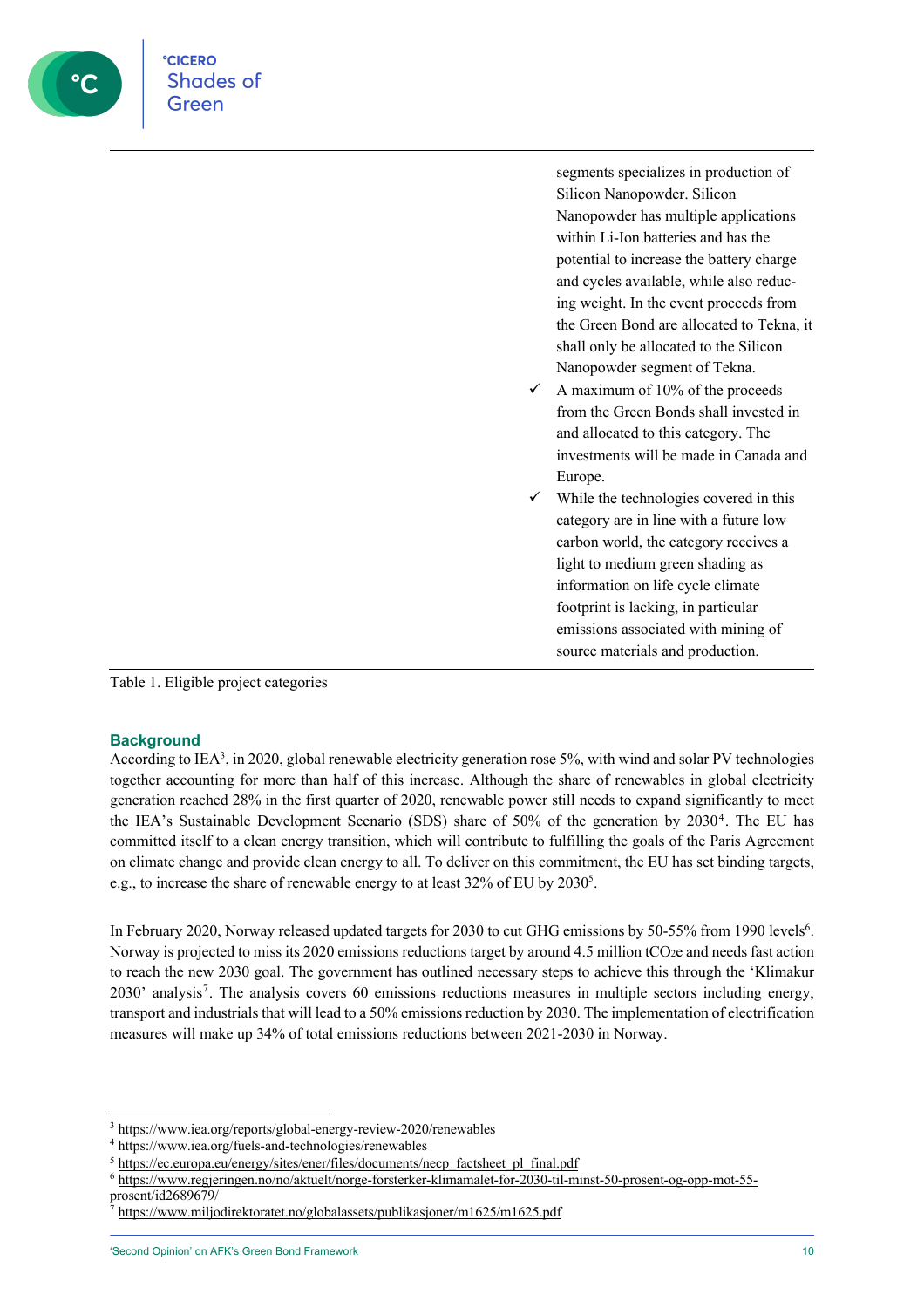**CICERO**<br>Shades of

The Norwegian hydropower system has a normal annual production of around 136 TWh and an aggregate power capacity of 32,700 MW. Norway currently has more than 800 reservoirs, with a storage capacity equivalent to around 87 TWh, around half of Europe's total reservoir capacity. Large storage capacity and high installed capacity provide the Norwegian hydropower system with significant flexibility. Most of Norway's reservoirs were built before 1990, but upgrades and expansions of power plants have increased reservoir utilisation capacity in recent years. Relatively little growth is expected in hydropower production in Norway in the next few years, as capacity investments in renewable energy are largely being channelled towards solar and wind power.

Norwegian power demand is estimated to increase by 5.8 TWh to account for the electrification of many sectors towards 2030. In 2019, Norway produced 135 TWh of electricity and total consumption amongst all sectors was also 135 TWh, while in 2030, it is expected consumption will increase to 159 TWh. Considering expansions in generation capacity from wind and hydropower, this will be well within Norway's expected generation capacity of 174 TWh. Electricity generation is expected to increase until 2022 due to investments in offshore wind power.

One of the benefits of hydropower is that only negligible levels of greenhouse gases are emitted after a power plant has been built. Life cycle assessments (LCAs) show the total emissions in a product's life cycle from the extraction of raw materials, to production, distribution, use, reuse, maintenance and recycling – to final disposal, including all transportation involved. Life cycle assessments of various power production techniques show that hydropower has very low emissions. Thus, the Norwegian Institute for Sustainability Research (NORSUS, previously Østfoldforskning) have calculated emissions from several Norwegian hydropower plants through life cycle assessments and the calculations show that the emissions from a typical Norwegian hydropower plant are approximately  $3.3g$  CO<sub>2</sub>-equivalents per kWh<sup>8</sup>.

In March 2020, a technical expert group (TEG) proposed an EU taxonomy for sustainable finance that specified mitigation thresholds and "do no significant harm" (DNSH) criteria for eligible activities. The DNSH-criteria are to make sure that progress against some objectives are not made at the expense of others and recognizes the relationships between different environmental objectives<sup>9</sup>. In November 2020, EU published its draft delegated act to outline its proposed technical screening criteria for climate adaptation and mitigation objectives, respectively, which it was tasked to develop after it entered into law in July<sup>10</sup>.

We will not here give an assessment of the alignment of AFK's green bond framework with the proposed EU taxonomy.

### **Governance Assessment**

Four aspects are studied when assessing the AFK's governance procedures: 1) the policies and goals of relevance to the green bond framework; 2) the selection process used to identify eligible projects under the framework; 3) the management of proceeds; and 4) the reporting on the projects to investors. Based on these aspects, an overall grading is given on governance strength falling into one of three classes: Fair, Good or Excellent. Please note this is not a substitute for a full evaluation of the governance of the issuing institution, and does not cover, e.g., corruption.

<sup>9</sup> Taxonomy: Final report of the Technical Expert Group on Sustainable Finance, March 2020.

<sup>8</sup> NORSUS report on "The inventory and life cycle data for Norwegian hydroelectricity", available here: https://norsus.no/wpcontent/uploads/AR-01.19-The-inventory-and-life-cycle-data-for-Norwegian-hydroelectricity.pdf

https://ec.europa.eu/knowledge4policy/publication/sustainable-finance-teg-final-report-eu-taxonomy\_en<br><sup>10</sup> https://ec.europa.eu/info/law/better-regulation/have-your-say/initiatives/12302-Climate-change-mitigation-and-adapt taxonomy#ISC\_WORKFLOW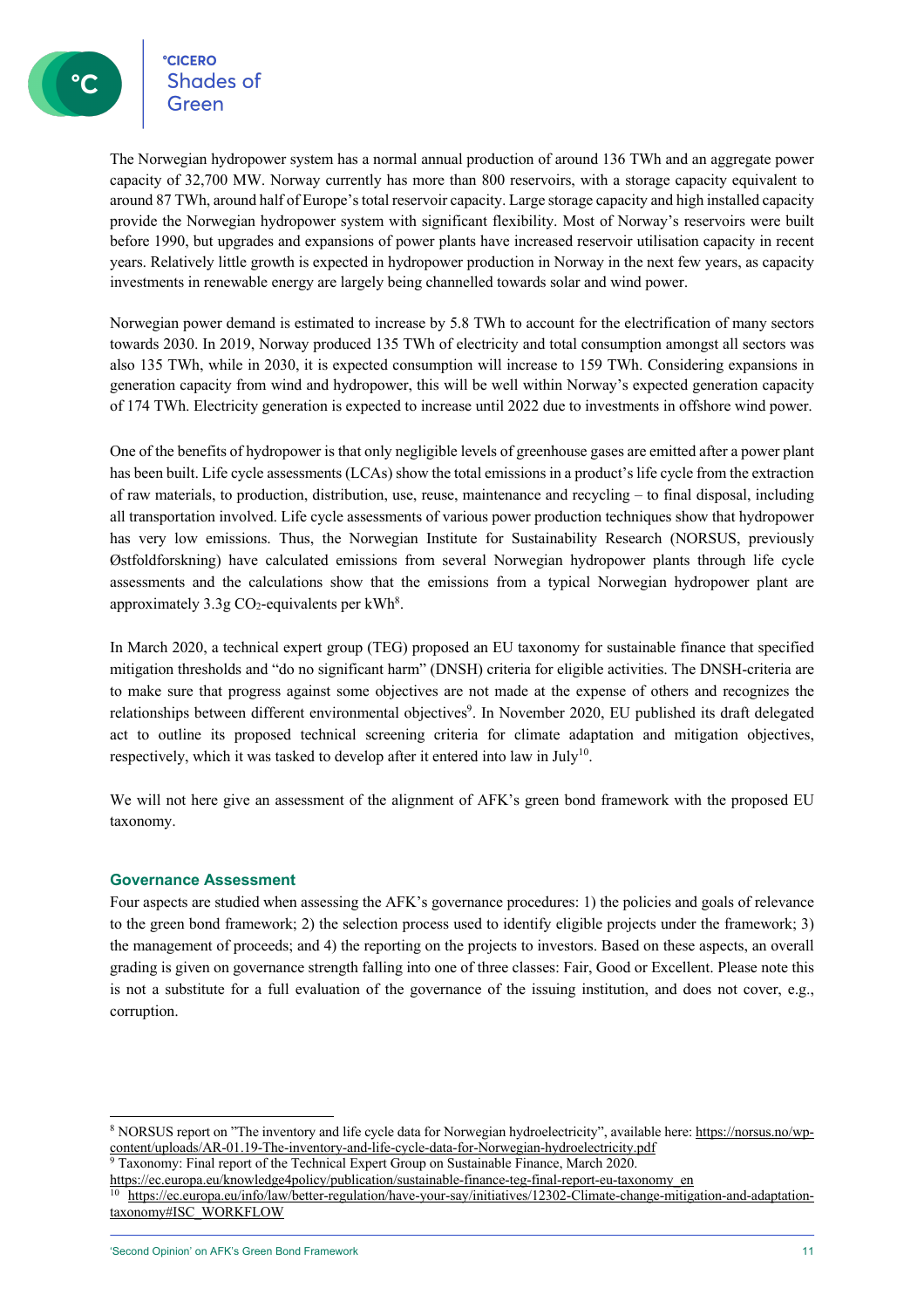Shades of

AFK is at an early stage in formulating quantitative climate goals. They have started collecting emission data in 2020 and are writing the specifications for a subcontractor to help collecting and estimating GHG data for the total portfolio in AFK. The plan is to start reporting all scopes of GHG emission from 2022.

To help accelerating AFK's competence for climate related policies, AFK has established an ESG team withing AFK advised by competent external experts. A law firm has also been subcontracted for evaluating the policies in AFK related to this area, and Code of Conduct and Suppliers Code of Conduct documents have been updated in 2020.

With help of external consultants, AFK has done a first climate risk analysis of AFK in 2020. Climate resilience (physical climate risk) and transitional risk on a company level have been analysed, using three scenarios. In general the climate resilience of the AFK portfolio is high. Risks are mainly related to hydropower (physical risk related to flooding and extreme weather).

The selection process of eligible projects or assets is good and the eligible projects and assets are mostly well defined. In addition, AFK will follow the EU Taxonomy screening criteria in order to secure that eligible projects

do not significant harm the six environmental criteria in the taxonomy. EU has developed an excel screening tool for the first two environmental objectives (climate mitigation and climate adaption) that will be used. When the screening criteria for the next four environmental objectives in EU will be ready during 2021, they will be similarly applied.

Management of proceeds and reporting are good. The overall assessment of AFK's governance structure and processes gives it a rating of **Good**.



### **Strengths**

It is a clear strength that AFK's framework focuses on low-carbon energy related solutions. Under the renewable energy category, proceeds will partially be used to upgrade existing hydropower assets. This contributes to extending the lifetime of hydropower assets and has the potential to deliver increased capacity by improving the efficiency of systems. Restorations and capacity additions to existing sites can be considered positive for the environment and climate as this avoids local impacts and GHG emissions connected with new constructions.

Based on information presented by the issuer, renewable energy projects to be financed under the framework are well within the EU taxonomy mitigation thresholds listed for hydropower. Norwegian hydropower is assumed (based on detailed analysis of a subset of power plants<sup>11</sup>) to generate electricity with life cycle emissions including emissions from inundation of land  $(3.3g \text{ CO}_2e/kWh)$ , far lower than the given thresholds in the EU taxonomy  $(100g CO<sub>2</sub>e/kWh).$ 

The main negative environmental impacts associated with generation of hydropower include impacts on biodiversity, interference with migration pathways and changes in habitat from construction and operation, unsustainable management of water and waste, visual and chemical pollution of the local environment. The impacts will vary widely depending on the solutions chosen and on the location of the activities. There might also be considerable local resistance to construction of new hydropower. By excluding investments in access roads or

<sup>&</sup>lt;sup>11</sup> NORSUS report on" The inventory and life cycle data for Norwegian hydroelectricity", available here: https://norsus.no/wpcontent/uploads/AR-01.19-The-inventory-and-life-cycle-data-for-Norwegian-hydroelectricity.pdf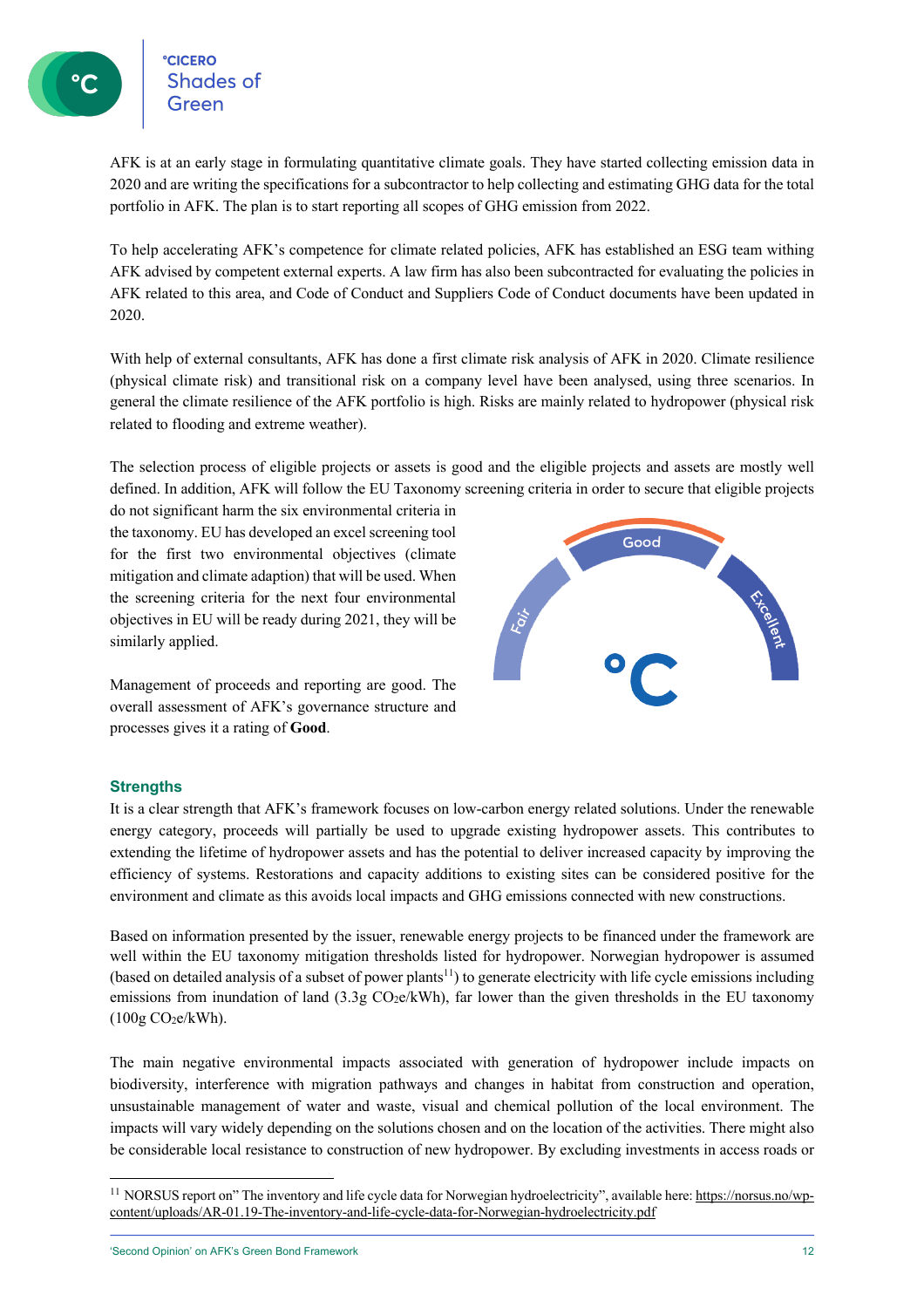°<mark>cicero</mark><br>Shades of

fossil fuel related infrastructure, the environmental impacts of green bond financing is considerably reduced. Also it is a strength that the hydro power projects will be developed in Arendal river. The river has been regulated for hydro power purposes for more than a century and infrastructure like roads are already there.

Concerning the technology investments, these are clearly necessary and aligned with a low carbon future, and hence a strength of the framework. It is, however, difficult to assess the life cycle climate impact of the technology investments.

### **Weaknesses**

We find no material weaknesses in AFK's green bond framework.

### **Pitfalls**

Some of the companies owned by AFK are involved in activities related to use of fossil fuels, notably Cogen with its cogeneration plants, and Gullknappen – Arendal Airport. None of these are however eligible for green bond financing under the framework.

While renewable energy projects generally are considered to have positive climate mitigation impacts, there are nevertheless emissions associated with the construction and rehabilitation processes.

The eco-efficient criteria ("Eco-efficient and/or circular economy adapted products, production technologies and processes") has several potential pitfalls such as: Potentially higher emissions from some plants; Fossil fuel involvement in production; Possible encouragement of hybrid vehicle/vessel deployment and thereby locking in use of fossil fuels; Deployment to store non-green energy; Potential issues with rare earth sourcing and other associated mining activities; and Need for climate resilience screenings of plant facilities. We note, however, that these pitfalls are somewhat mitigated by the general investment criteria of AFK requiring contribution to at least one of the six environmental objectives in the proposed EU Taxonomy, as well fulfilling the do-no-significantharm principle.

This eligibility criteria also contains a section saying "Other investments in battery technology or green storage technology". This is a relatively open criteria, and while important for a transition to a low carbon society, it is not possible to foresee the total climate impact of this sub-post. We note, however, that projects under the eco efficiency criteria is a minor part (less than 10%) of the proceeds of the green bond.

AFK has solid plans for reporting by applying GRI (Global Reporting Initiative) and TCFD (Task Force on Climate-related Financial Disclosures) guidelines for its reporting format, but have not reported yet. There also remains to develop more quantitative emission targets (scope 1, 2 and 3).

CICERO Green encourages AFK to conduct life cycle assessments of major projects. Life cycle assessments will provide valuable information on the environmental and climate impacts of the projects and point to suppliers that can lead to a reduction in emissions.

While physical and transitional climate risks have been mapped out for AFK, it is unclear whether this also covered risks to major suppliers.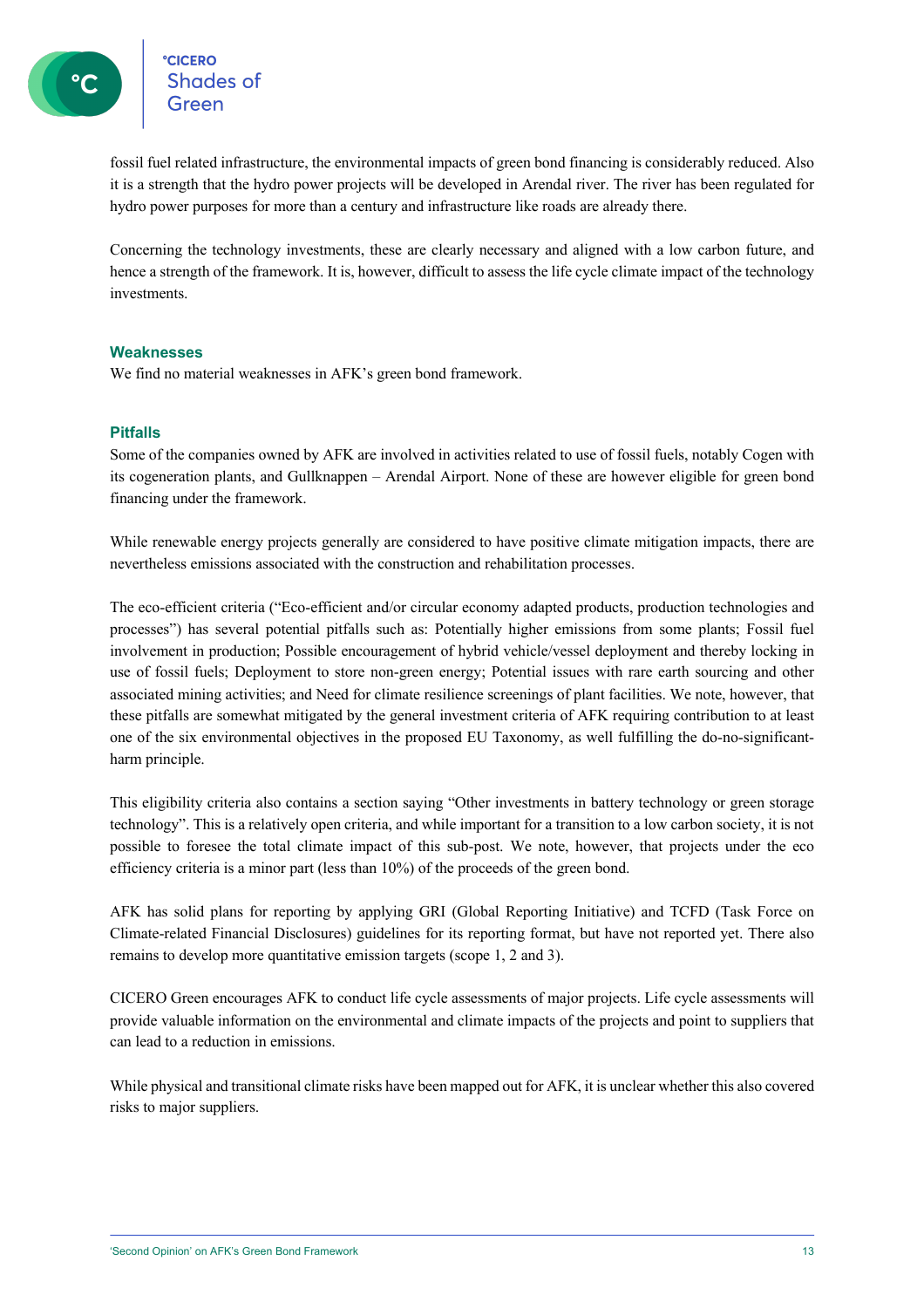

 $\boxed{\text{c}}$ 

# **Appendix 1:**  Referenced Documents List

| <b>Number</b>            | <b>Document Document Name</b>                                                      | <b>Description</b>                                 |
|--------------------------|------------------------------------------------------------------------------------|----------------------------------------------------|
| 1                        | Green Bond framework - updated from word<br>document - spread - PrintQ             | AFK's Green Bond Framework dated January<br>2021   |
| 2                        | AFK Annual Report 2019                                                             | AFK1s Annual Report 2019                           |
| 3                        | 1 AFK Bærekraftsrapport FINAL                                                      | AFK's Sustainability Report 2019 (in<br>Norwegian) |
| $\overline{\mathcal{A}}$ | AFK Etiske retningslinjer vedtatt i styret<br>15.12.2020                           | AFK's Code of Conduct                              |
| 5                        | BAHR DRAFT 2021-01-08_Supplier Code of<br>Conduct (standard)(9564903.4)            | Draft Supplier Code of Conduct                     |
| 6                        | BAHR DRAFT 2021-01-08 Standard<br>documentation for supplier assessment(9565055.4) | Standard documentation for supplier assessment     |